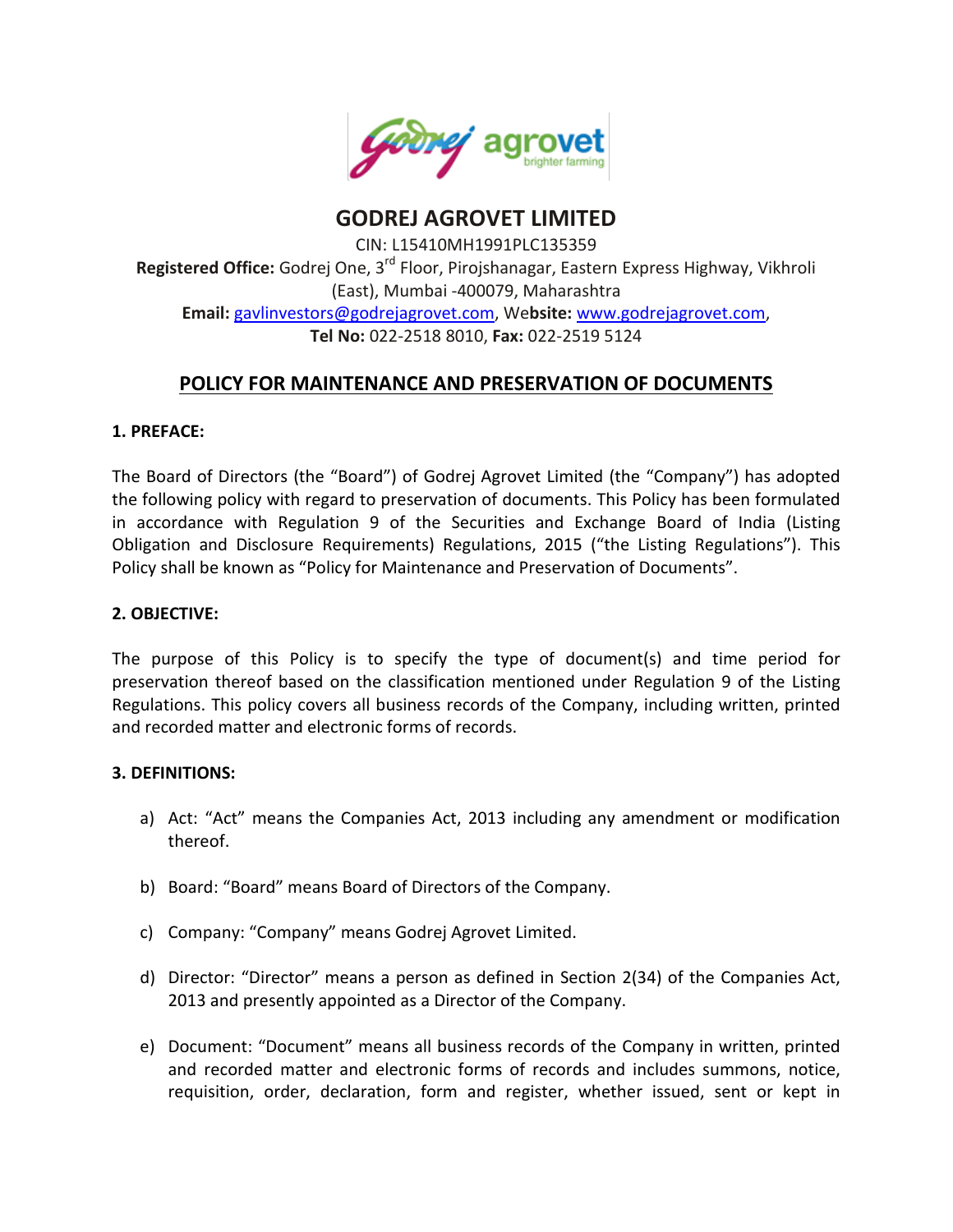pursuance of the Companies Act 2013, Securities and Exchange Board of India (SEBI) Act 1992 or under any other law for the time being in force or otherwise, maintained on paper or in electronic form.

- f) Listing Regulations: "Listing Regulations" shall mean Securities Exchange Board of India (Listing Obligations and Disclosure Requirements) Regulations 2015.
- g) Secretarial Standards: "Secretarial Standards" means standards issued by the Institute of Company Secretaries of India under section 118 (10) of the Companies Act 2013.
- h) Stock Exchange or Exchanges: "Stock Exchange or Exchanges" shall mean BSE Limited and National Stock Exchange of India Limited.
- i) Electronic Form: "Electronic Form" means any contemporaneous electronic device such as computer, laptop, compact disc, floppy disc, space on electronic cloud, or any other form of storage and retrieval device, considered feasible, whether the same is in possession or control of the Company or otherwise the Company has control over access to it.
- j) Maintenance: "Maintenance" means keeping documents, either physically or in Electronic Form.
- k) Preservation: "Preservation" means to keep in good order and to prevent from being altered, damaged or destroyed.

Any other term not defined herein shall have the same meaning as defined in the Listing Regulations, the Act, Securities Contract (Regulation) Act or any other applicable law or regulations.

#### **4. GOVERNING LAWS:**

This policy shall be governed by the Companies Act, 2013, SEBI Act, Rules and Regulations, Secretarial Standards and all other laws, rules and regulations as may be applicable to the Company for the time being in force.

#### **5. TYPE OF DOCUMENTS AND TIME PERIOD FOR PRESERVATION:**

The Company shall maintain and preserve documents as specified hereunder:

Category (A): The documents of permanent nature (listed in Annexure 1) shall be maintained and preserved permanently by the Company, subject to the modifications, amendments, addition, deletion or any changes made therein from time to time.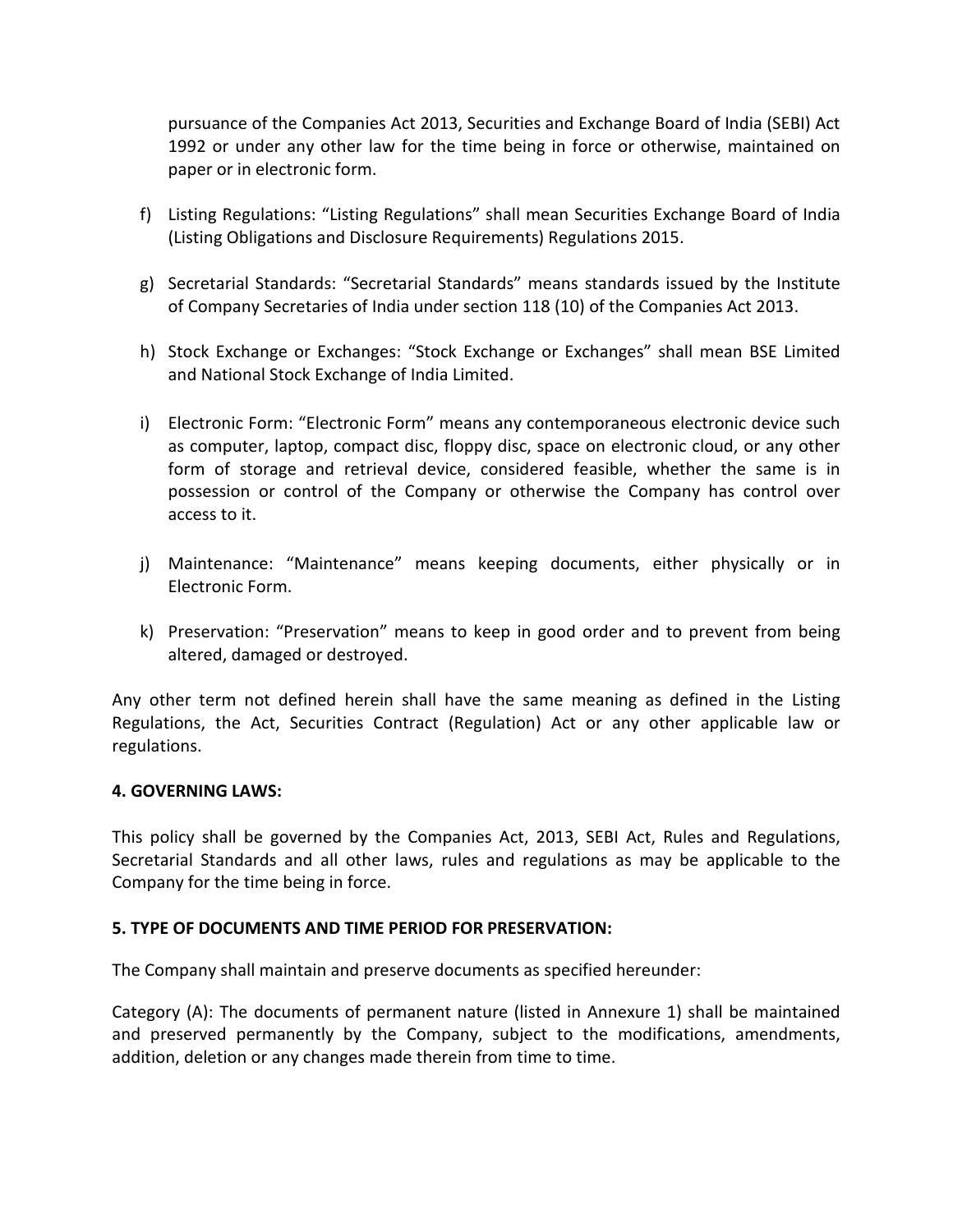Provided that all such modifications, amendments, addition or deletion in the documents shall also be preserved permanently by the Company.

Category (B): The documents of the company to be maintained and preserved for a period not less than 8 (Eight) Years after completion of the relevant transactions (listed in Annexure-2), subject to the modifications, amendments, addition, deletion or any changes made therein from time to time.

Provided that all such modifications, amendments, addition or deletion in the documents shall also be preserved for a term not less than 8 (Eight) years.

Any change in the governing laws affecting the change in period of preservation of documents shall prevail over this policy.

### **6. GENERAL GUIDELINES FOR PRESERVATION OF DOCUMENTS / RECORDS:**

All the records shall be maintained as per the prescribed formats as amended from time-totime under the various laws, rules and regulations.

It may be noted that the Company shall maintain these records either in physical or electronic mode as may be prescribed under the relevant laws, rules and regulations. The applicable provisions of law, rules and regulations with regard to electronic maintenance of records shall be adhered to.

Subject to clause 5 above, the retention of the documents identified below and of documents not included in the identified categories should be determined primarily by the application of the general guidelines affecting document retention identified above, as well as any other pertinent factors as the overseeing authorities deem fit.

- **a. Tax & Accounting Records:** Tax records include, but may not be limited to, documents concerning payroll, expenses, proof of deductions, business costs, accounting procedures, and other documents concerning the Company's revenues and expenses including capital expenditure. Tax records should be retained for at least 8 (Eight) years from the date of filing the applicable return or such period of time as prescribed under Tax laws, whichever is later.
- **b. Employment Records/Personnel Records:** Labour laws require the Company to maintain certain recruitment, employment and personnel information. The Company should also maintain personnel files that reflect performance reviews if any and any complaints brought against the Company or individual employees under applicable labour laws. The Company should also keep all correspondence reflecting performance reviews and actions taken by or against personnel in the employee's personnel file.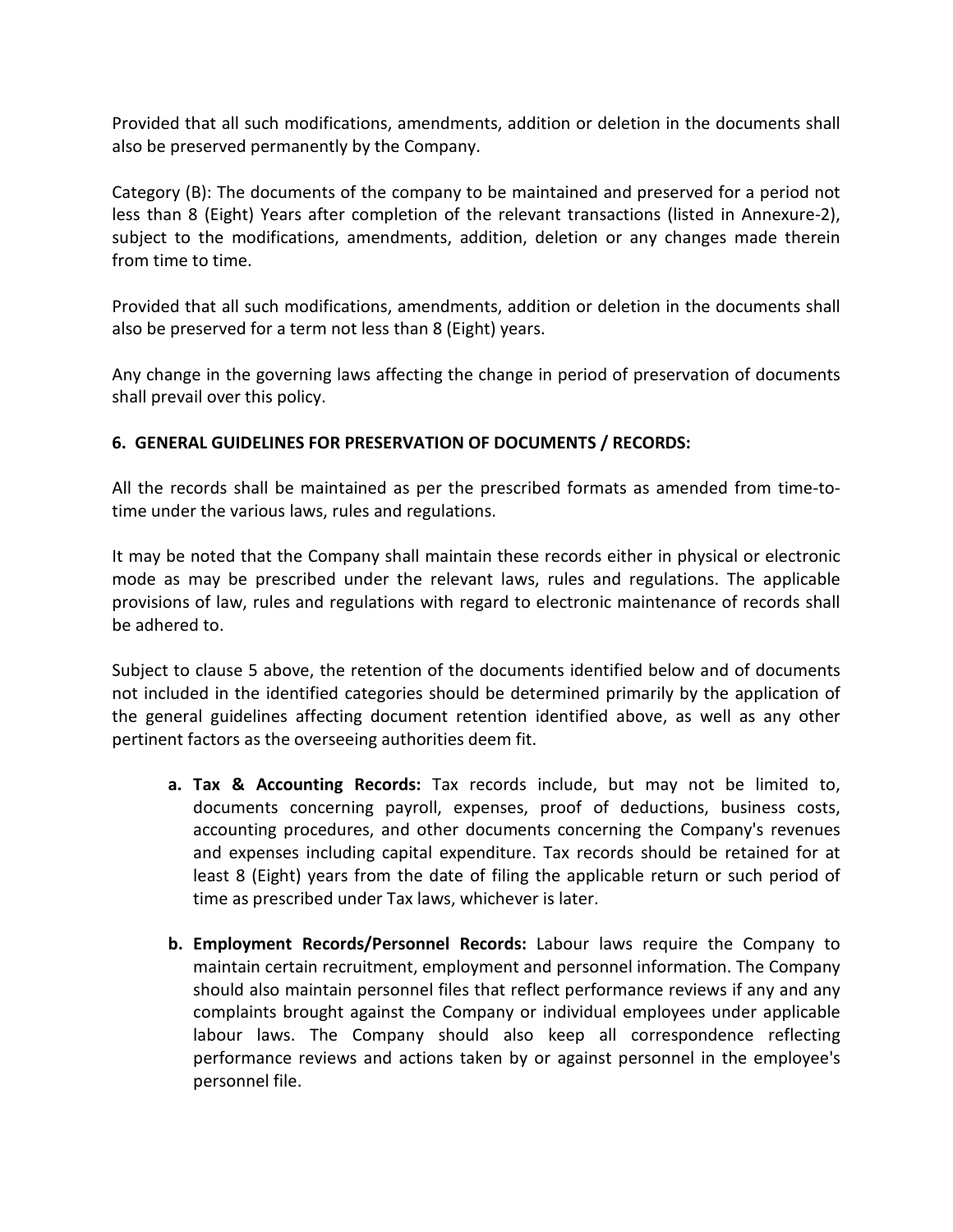- Employment and personnel records shall be preserved for a minimum period of 8 (Eight) years irrespective of whether such employee continues to be employed with the Company or not.

- Individual employee files need to be maintained as long as the concerned individual remains an employee of the Company as also for a minimum period of 5 (Five) years thereafter or such period of time as prescribed under respective laws for time being in force whichever is later.

- Returns under various labor laws, governmental and statutory filings etc. need to be retained in accordance with the related stature as may be specified therein or for a minimum period of 8 (Eight) years whichever may be later.

- **c. Financial Statements & other Documents:** Financial Statements including Audit Reports and other documents as prescribed under governing laws for time being in force shall be preserved for such period as provided in respective laws. Any document where preservation period is not prescribed under governing laws shall be preserved for a minimum period of 8 (Eight) years.
- **d. Press Releases/Public Filings.** The Company should retain copies of all press releases and documents filed with Stock Exchange(s), Registrar of Companies and other regulatory authorities on a permanent basis.
- **e. Legal Files / documents:** All legal document(s) / copies of notice(s) / summon(s) / order(s) / judgment(s) and all other legal document(s) shall be preserved beyond the period of 8 (Eight) years for as long as may be required. Documents like leases, Leave & License agreements and other agreements shall be preserved for at least 5 (Five) years beyond the life of the said documents.
- **f. Development/Intellectual Property and Trade Secrets:** Development documents are often subject to intellectual property protection in their final form (e.g., patents and copyrights). The Company should keep all documents designated as containing trade secret information for at least the life of the trade secret.
- **g. Contracts:** Final execution copies of all contracts entered into by the Company should be retained. The Company should retain copies of the final contracts for at least 5 (Five) years beyond the life of the agreement.
- **h. Electronic Mail:** E-mail that needs to be saved should be downloaded to a computer file and kept electronically or on disk as a separate file so as to ensure its timely retrieval.
- **i. Any other document (not covered under any of the above points):** Any document where preservation period is not prescribed under governing laws shall be preserved for a minimum period of 8 (Eight) years.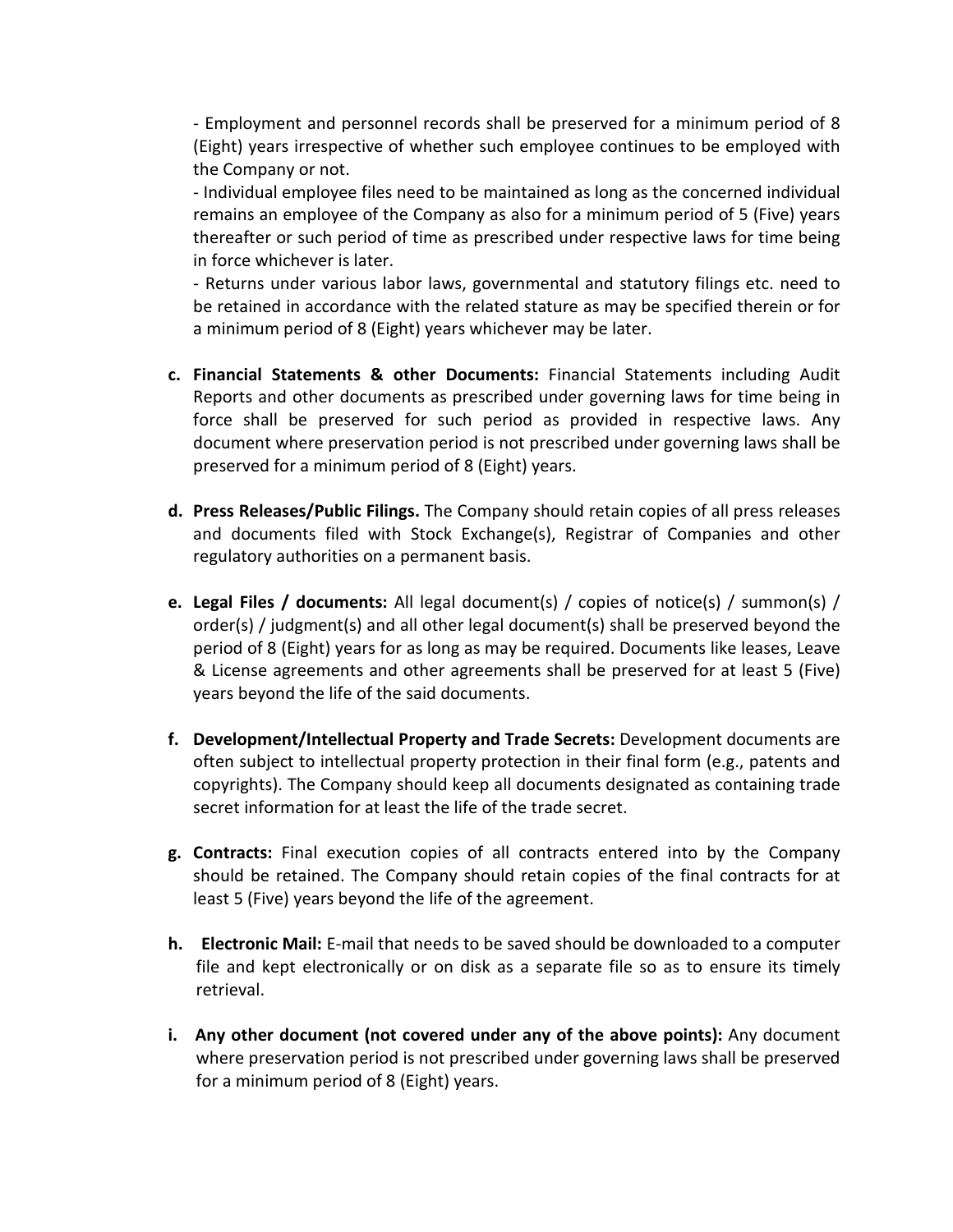## **7. CUSTODY OF DOCUMENTS**

All documents shall be under the custody of respective head of the departments as detailed below:

| SI. No.        | <b>Documents</b>                    | <b>Authorised persons</b>                 |  |
|----------------|-------------------------------------|-------------------------------------------|--|
| 1              | Tax / Accounting Records            | <b>Chief Financial Officer</b>            |  |
| $\overline{2}$ | Financial Statements / Minutes      | Chief Financial Officer and Head- Legal & |  |
|                | Statutory Registers & other related | Company Secretary & Compliance Officer    |  |
|                | documents / Press release / Public  |                                           |  |
|                | Filings (Stock exchanges)           |                                           |  |
| $\overline{3}$ | Legal Files / Documents             | Head- Legal & Company Secretary &         |  |
|                |                                     | <b>Compliance Officer</b>                 |  |
| $\overline{4}$ | Employment / personal Records:      | Head of Human Resource Department         |  |
| $\overline{5}$ | <b>Electronic Mails</b>             | Information<br>Technology<br>of<br>Head   |  |
|                |                                     | Department                                |  |

## **8. DISPOSAL AND DESTRUCTION OF RECORDS**

The Company shall adhere to the requirements prescribed by any law and follow the procedure laid down, if any physical documents are to be destroyed. The records maintained under this Policy can be destroyed in one of the following ways:

- a. Recycle non-confidential paper records;
- b. Shred or otherwise render unreadable confidential paper records; or
- c. Delete or destroy electronically stored data.

### **9. AMENDMENTS TO THE POLICY**

Any change in the Policy shall be approved by the Board of Directors of the Company. The Board of Directors shall have the right to withdraw and / or amend any part of this Policy or the entire Policy, at any time, as it deems fit, or from time to time, and the decision of the Board in this respect shall be final and binding. Any subsequent amendment / modification in the Listing Regulations and / or any other laws in this regard shall automatically apply to this Policy.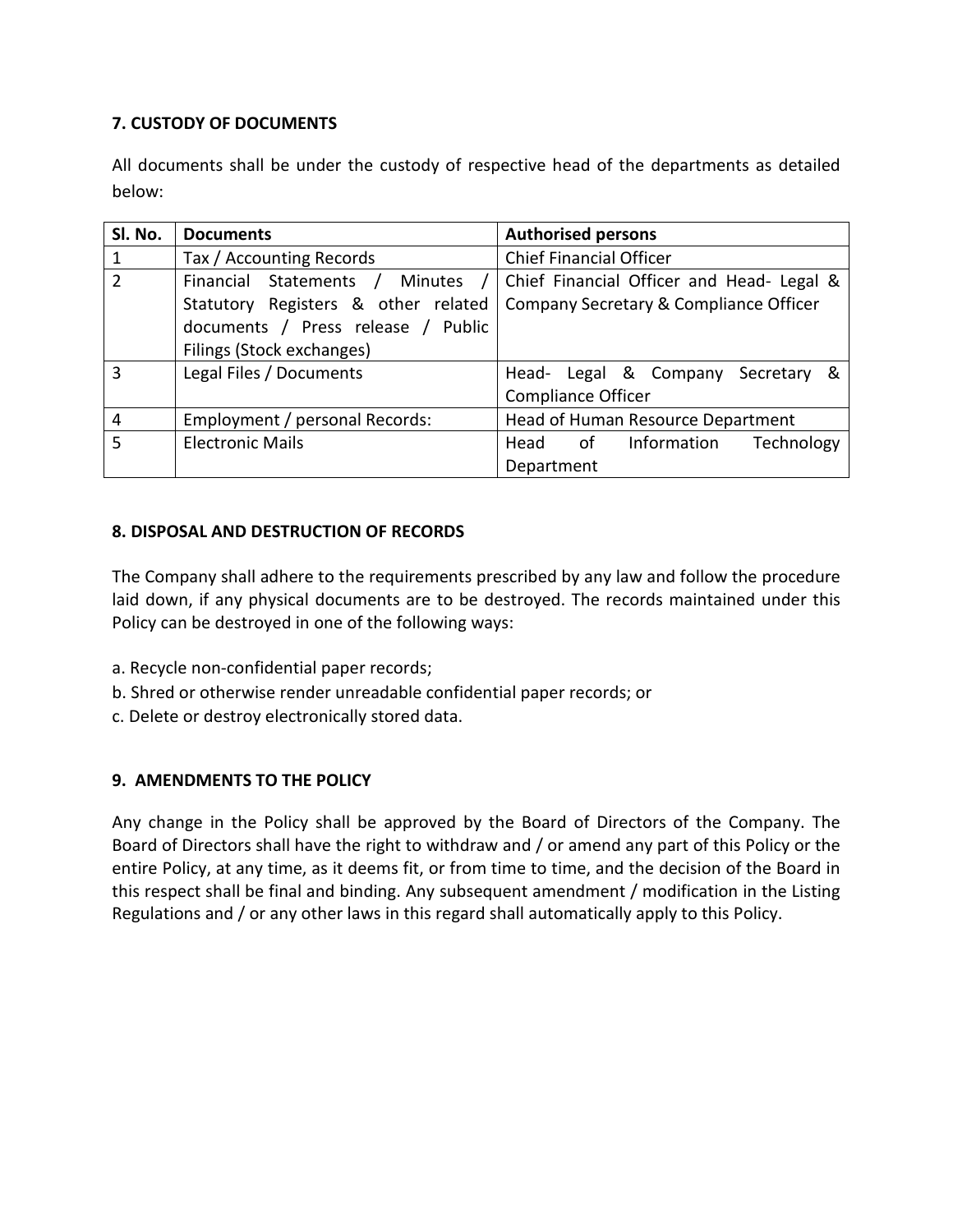## **ANNEXURE 1 DOCUMENTS WHOSE PRESERVATION SHALL BE PERMANENT IN NATURE**

٦

| <b>Particulars of Documents and Applicable Law</b> |                                                                       |  |  |  |  |
|----------------------------------------------------|-----------------------------------------------------------------------|--|--|--|--|
| Documents relating to Incorporation of the Company |                                                                       |  |  |  |  |
| (as per Companies Act, 2013 and Rules thereof)     |                                                                       |  |  |  |  |
| <b>Memorandum and Articles of Association</b>      |                                                                       |  |  |  |  |
| (as per Companies Act, 2013)                       |                                                                       |  |  |  |  |
| Statutory<br><b>Registers</b>                      | 1) Register of Investments (for Investments of Company held or not    |  |  |  |  |
| Companies<br>per<br>(as                            | held in its own name)                                                 |  |  |  |  |
| Act, 2013 and Rules                                | 2) Register of Loan, Guarantee, Security and Acquisition              |  |  |  |  |
| framed thereunder)                                 | 3) Register of contracts or arrangements with related parties and     |  |  |  |  |
|                                                    | contracts and bodies, etc. in which directors are interested          |  |  |  |  |
|                                                    | 4) Register of Directors, Key Managerial Personnel and their holding  |  |  |  |  |
|                                                    | 5) Register of Inter Corporate Loans and Investments                  |  |  |  |  |
|                                                    | 6) Register of Members along with Index of Members (if any)           |  |  |  |  |
|                                                    | 7) Register of Proxies                                                |  |  |  |  |
|                                                    | 8) Attendance Register                                                |  |  |  |  |
|                                                    | 9) Foreign Register of Members                                        |  |  |  |  |
|                                                    | 10) Register of Renewed and Duplicate Share Certificates issued       |  |  |  |  |
|                                                    | 11) Register of Charges                                               |  |  |  |  |
|                                                    | 12) Register of Employee Stock Options                                |  |  |  |  |
|                                                    | 13) Register of Sweat Equity Shares                                   |  |  |  |  |
|                                                    | 14) Register of Buy Back of Securities                                |  |  |  |  |
| <b>Minutes Book</b>                                | Minutes Book of proceedings of General Meetings (includes resolutions |  |  |  |  |
| (as per Companies                                  | passed by postal ballot)                                              |  |  |  |  |
| Act, 2013 and Rules                                | Minutes Book of Board Meetings and Committee Meetings                 |  |  |  |  |
| thereof<br>and                                     |                                                                       |  |  |  |  |
| Secretarial                                        |                                                                       |  |  |  |  |
| Standards-1)                                       |                                                                       |  |  |  |  |